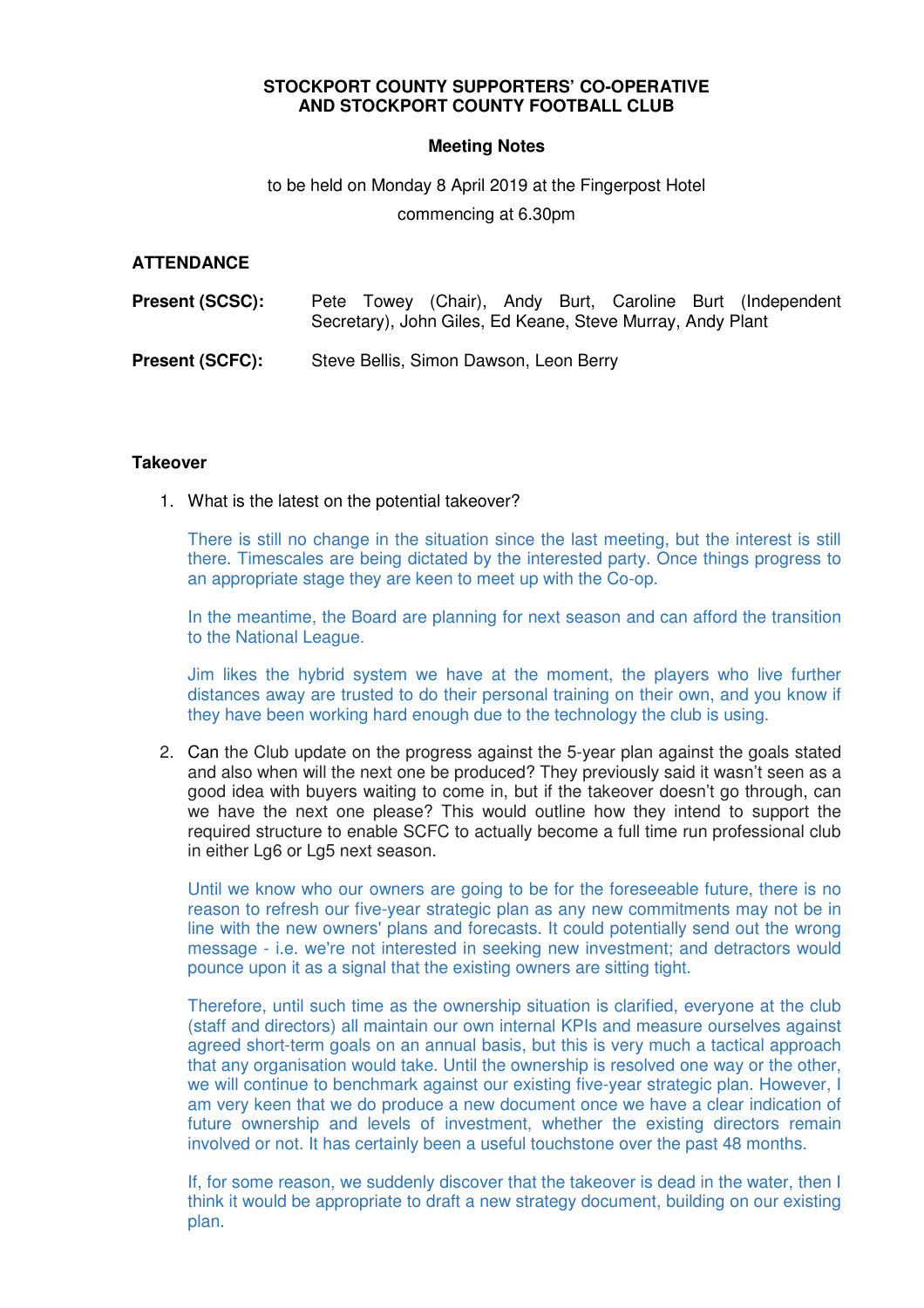Looking back and measuring against the existing 2015 plan - we have already achieved many of our goals in terms of our ambitions off the pitch (schools/commercial targets/media engagement/political support/etc) but we have missed others including our longer-term aims of securing a permanent training facility and we are behind on our promotion targets but this largely reflects that Jim Gannon was not in charge for the first two years.

We also stated that we want to own our own ground (and we still do), but the deal struck with the Council has helped to alleviate some of our earlier concerns of being beholden to a private landlord.

We cited four top-line aims:

- Stability
- **Sustainability**
- Stadium
- Success on the pitch

We believe over the past four years we have made significant progress in all of these areas, but we are clearly not going to sit back - there is still a huge amount of work to be done to return the club to where we think it should be, and certainly out of Division Six, but the level of interest in Stockport County as an investable proposition is encouraging and indicates that externally people are recognising the work that has been done to turn this club around since the dark days of 2013.

The biggest indicator that our five-year plan is working is the success we have achieved on the pitch, improving year-on-year to the point where we are now challenging for the title, but also generating significant investment interest from outside.

# **Ticketing**

3. There are rumours that the tickets from the Chorley match were received before the ones for the Chester match, but the club wanted to sell the tickets in order of the matches being played (i.e. the Chester tickets before the Chorley tickets) - Can the board confirm if this is true? And if so, why the tickets weren't put on sale at the same time? This would have made things easier for fans buying tickets?

The Chorley tickets arrived 48 hours before the Chester tickets. It was decided to sell them in date order to avoid confusion in the club shop – every away club has different procedures regarding tickets e.g. taking stubs, circling certain words, etc. As there is a limited number of staff, it was easier to do it this way.

4. Could the club consider putting tickets for high profile games on sale at more accessible times than midweek afternoons?

We are looking at later opening times. Obviously this would push operating costs up, but it is clear that we need at least one late night for the convenience of the fans.

5. Do the club have any plans in place - membership scheme, database records, etc...? to set up any sort of loyalty/membership scheme so regular non-season ticket holders also get some priority for matches where demand for tickets is likely to outstrip supply?

There are no plans at the moment, but this is mainly due to a lack of resources. Leon is currently only working two days a week at the Club.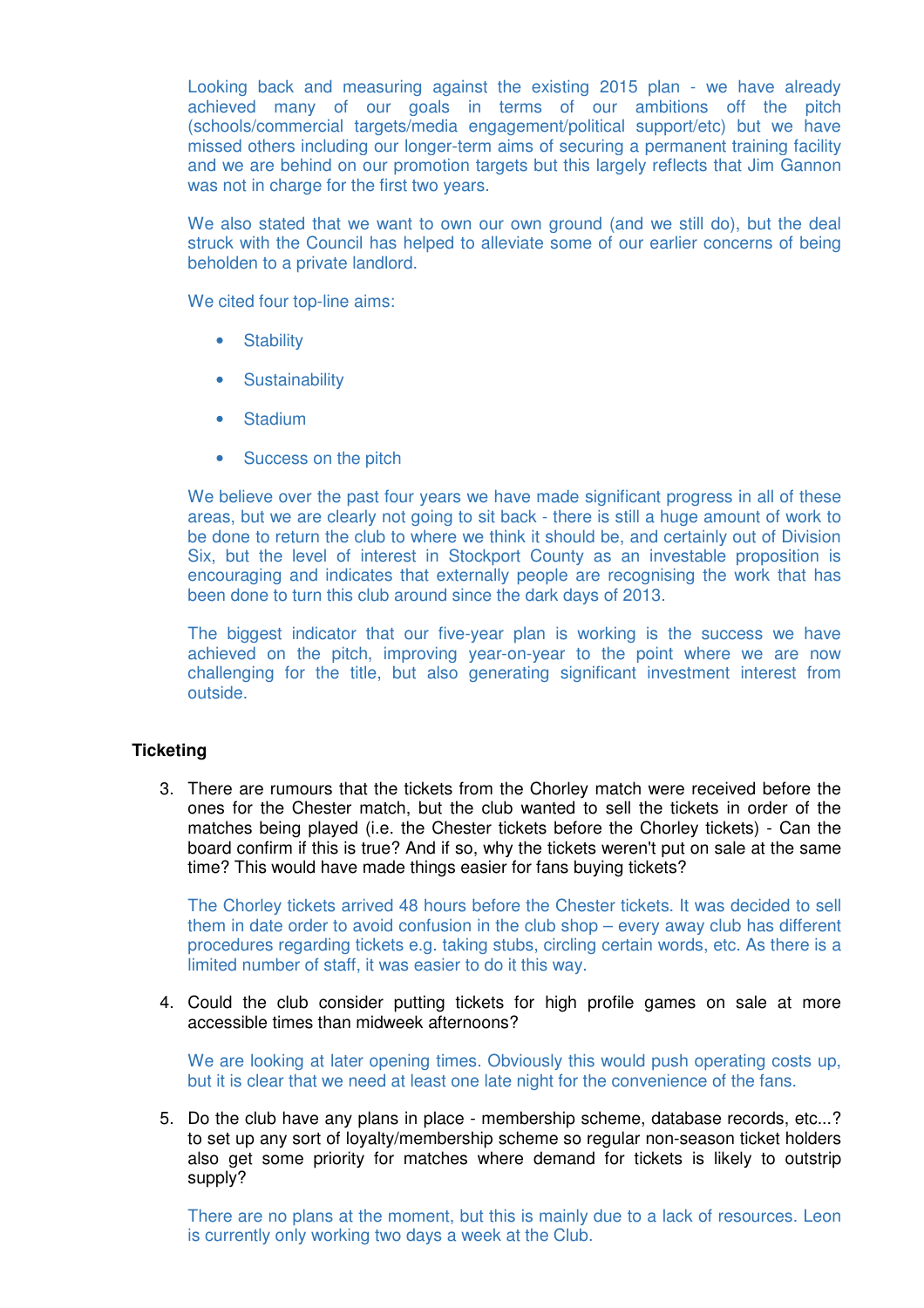Going forward we would have some of this information on Eventbrite, but it isn't that easy to export it in a logical way. Some work would need to be done on how to extract the relevant data.

6. Can the club clarify the situation with regards to numbered tickets? Some fans have been advised they can ask for a specific seat and/or must sit in the specific seat on the ticket - other fans have been told that it is unreserved seating apart from season ticket seats? This needs clarifying one way or another before the Curzon Ashton game.

We suspect that some of the confusion has come from the cup games and staff have been advised different things depending on whether it is a league game or a cup game. For cup games, the season tickets seats were taken off sale which meant the season ticket holders weren't able to buy a ticket for their seat.

For clarity, people should sit in the seat their ticket says.

7. Last Saturday my brother and I bought two tickets in the Cheadle End from the ticket office. Just after we had sat down two people came and showed us their season tickets for the same two seats. This is the second time that this has happened to me this season. I know there is a new ticketing system in place but it should not be that difficult to record the seats that have been allocated to season ticket holders in it.

This will not happen again. Eventbrite have updated their platform which means people can now pick which seat they want to buy.

8. Has there been any word from Nuneaton regarding ticket arrangements for this game? There are rumours of (and Nuneaton fans appear quite happy/gracious/accepting of) normal "segregation" being reversed and County fans being given the home end a-la Halifax in 1990.

The rumours are true! Nuneaton would normally print off the tickets and send them over to us. Sadly, due to the situation they are currently in, they aren't in a position to do this so County have taken over the organisation and management of the ticket sales.

We have been allocated:

1,200 (covered standing)

1,000 (uncovered standing)

300 (seating in the Main Stand – for the over 55 and disabled)

The tickets will go on open sale in about a week and tickets will be available to buy online. County are taking their own turnstile staff with scanners to get everyone in the ground.

9. It's very positive to see that the Club has launched on-line ticketing. Is there a date for season ticket holders in the Cheadle End / Main stand to be issued with a swipe card to gain access on match days?

Swipe cards will be issued to all season ticket holders for next season.

Cash turnstiles will not be available next season. People wanting to pay cash will need to go to the ticket office to buy a match ticket.

Leon has been working very closely with Lincoln City who introduced their online ticketing system a few seasons ago. 95% of their tickets are now sold online.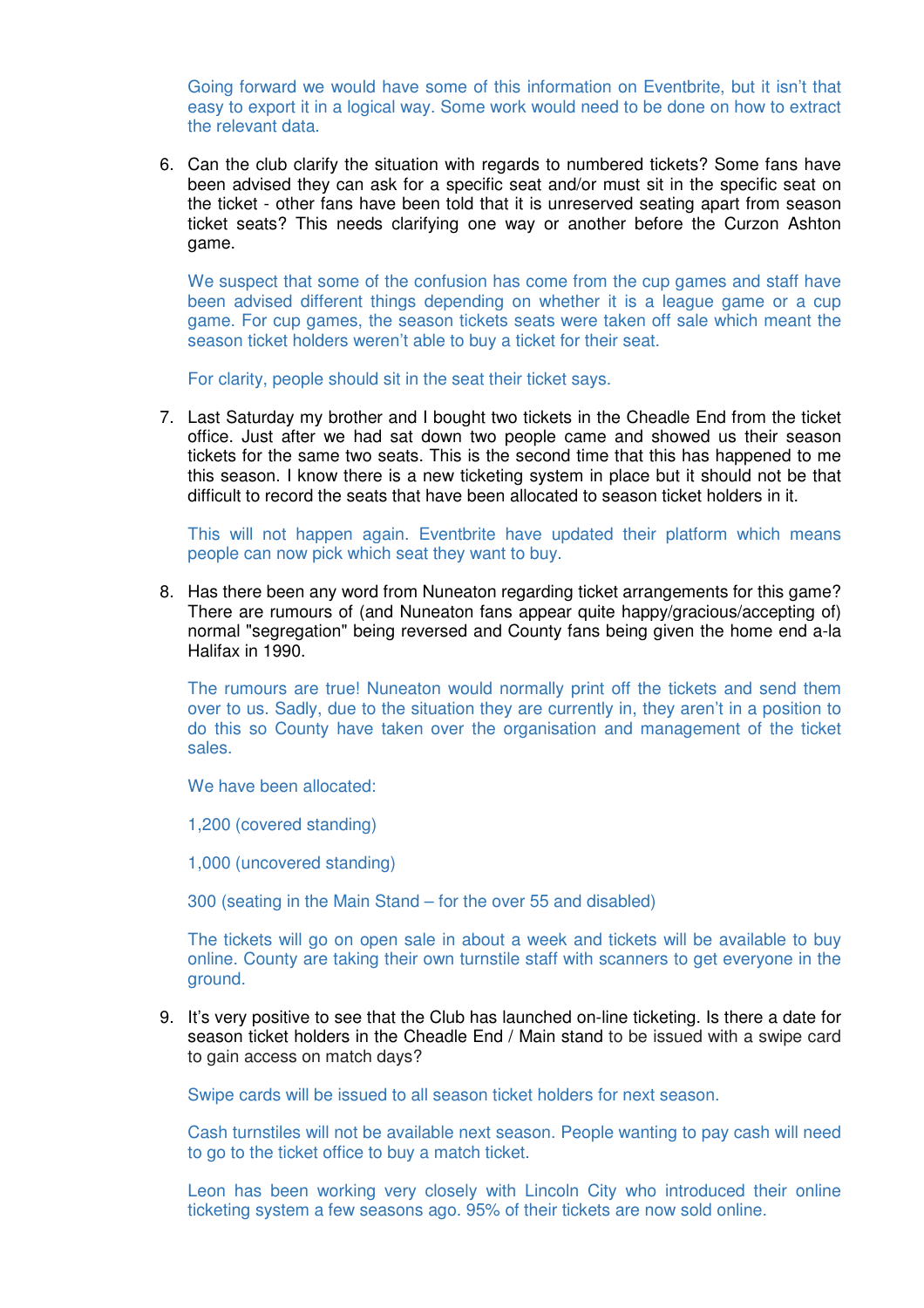10. Is it possible to pay cash at the turn stiles at the railway end of the ground to allow fans to sit in the main stand?

Unfortunately not as the safety certificate won't allow it.

11. Would it be possible to have all the turnstiles in the Cheadle End open for the remaining matches?

That is the intention. If it doesn't happen it will be due to staff not turning up on the day.

## **Travel to away games**

12. If we do achieve our stated aim of promotion we will likely face a number of lengthy trips - to the likes of Torquay etc. These will likely put a strain on the finances of travelling fans, as even booking well in advance train costs for such trips are hefty. In light of this would the club consider getting involved in arranging official supporter travel to away games (at cost of course)? Almost every game now available coaches from usual sources (Fingerpost and Peels on Wheels) sell out and people are left trying to arrange lifts

This is not something that had been thought of, but there is no reason why not as the club operated coaches when we were in the league. It will need serious consideration if we get promoted.

#### **Community Ticket Initiative / Healthy Living Scheme for schools**

The Co-op have conducted a survey based on the Community Ticket initiative and will share the results at our meeting.

Note from the Co-op - Only 30 responses have been received so far, and these have been from the coaches and managers. It doesn't look as though the e-mail has been forwarded to the families themselves. We want to wait for more responses before sharing the information and we have a fuller picture.

13. Will the Club support the community ticket initiative next season? Also the Healthy living/schools programme?

The simple answer is yes. Richard Park went into one of the schools on Wednesday to see the healthy living presentation for himself and he was extremely impressed. Also, John Giles provided some excellent feedback on the scheme for the SCFC Board meeting on Thursday.

The scheme clearly works, for example one of the football clubs came to watch a match with free tickets, then on the back of that bought circa 200 tickets for the Spennymoor game.

The Club thanked the Co-op – and especially John – for all his hard work on the Community Ticket scheme. The Club also thanked all the supporters who donated to the Community Ticket scheme.

14. It is important for the Club to maximise revenue from visitors on the community ticket scheme.

If the Club can receive  $£2$  per ticket from the Co-op, plus  $£4$  to  $£5$  per head from the sale of programmes, catering, 50/50 ticket sales and merchandising, free tickets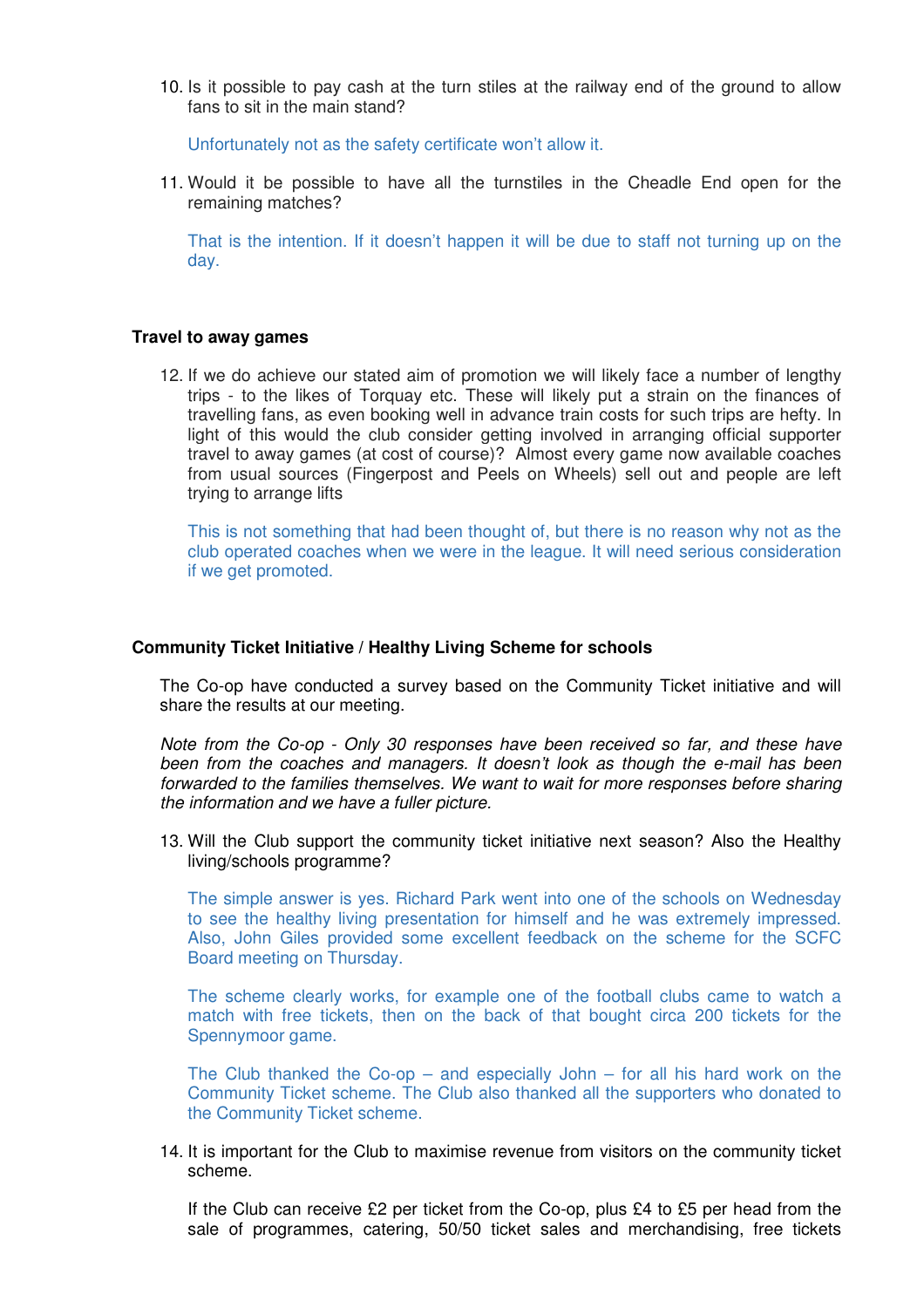become more attractive financially. Furthermore the Club will benefit from visitors that enjoy the experience and return as paying customers.

Can the Club look to ensure that sufficient resource is made available to realise this revenue?

There is a lack of 50/50 sellers and they aren't given enough tickets to sell (running out by 2-30pm to 2-45pm). Programmes regularly sell out all over the ground. There are long queues for catering. We don't sell merchandise within the Pop Side.

Merchandise is available in the Family Lounge and we had the highest ever takings for the last home game.

There is a meeting taking place with the 50/50 seller in the coming weeks to talk about increasing sales.

We are looking to get some form of semi-permanent roof / canopy over the concourse at the back of the Vernon Stand we could have stalls, face painting etc.

15. Do the Club run similar surveys for the Healthy Living scheme for schools?

We do ask for feedback but it isn't as comprehensive as the survey done for the Community Scheme, so we are looking to enhance this next season.

# **Summer Concerts**

16. The Co-op have recruited around 11 people who can help for at least 1 of the concerts, and expect to be able to gather some more nearer the time. We do not have enough personnel to lead a project, but we are happy to support Help the Hatters. What time would the Club require volunteers each day?

What duties are volunteers required to do?

Simon Bellamy has had a meeting with the waste providers and it is going to be a bigger job than anticipated. It is expected that there will be 15 tonnes of waste. We also need to provide for street cleaning up to Mercian Way. This will need professional equipment.

Nearer the time, Simon will come to the Co-op meeting to talk about volunteers on the day. We will need litter pickers for the duration of the concerts to pick up litter as the evening goes along.

## **Pricing**

17. Can the Club consider holding prices for under 16's and students for the forthcoming season? A junior ticket price of £5 is around the maximum for the National League and it is very important we encourage junior support.

We can confirm that junior prices will be frozen again next season regardless of which division we are in as it is crucial that we encourage our supporters of the future.

18. Is it possible for the Club to consider holding prices for over 65's on low incomes? This could be done via the Leisure Key scheme, which runs across Stockport, Tameside and the High Peak.

It is something that needs looking at. It was a scheme that was run in the 90's and it worked well. This will be discussed by the Directors at the next board meeting.